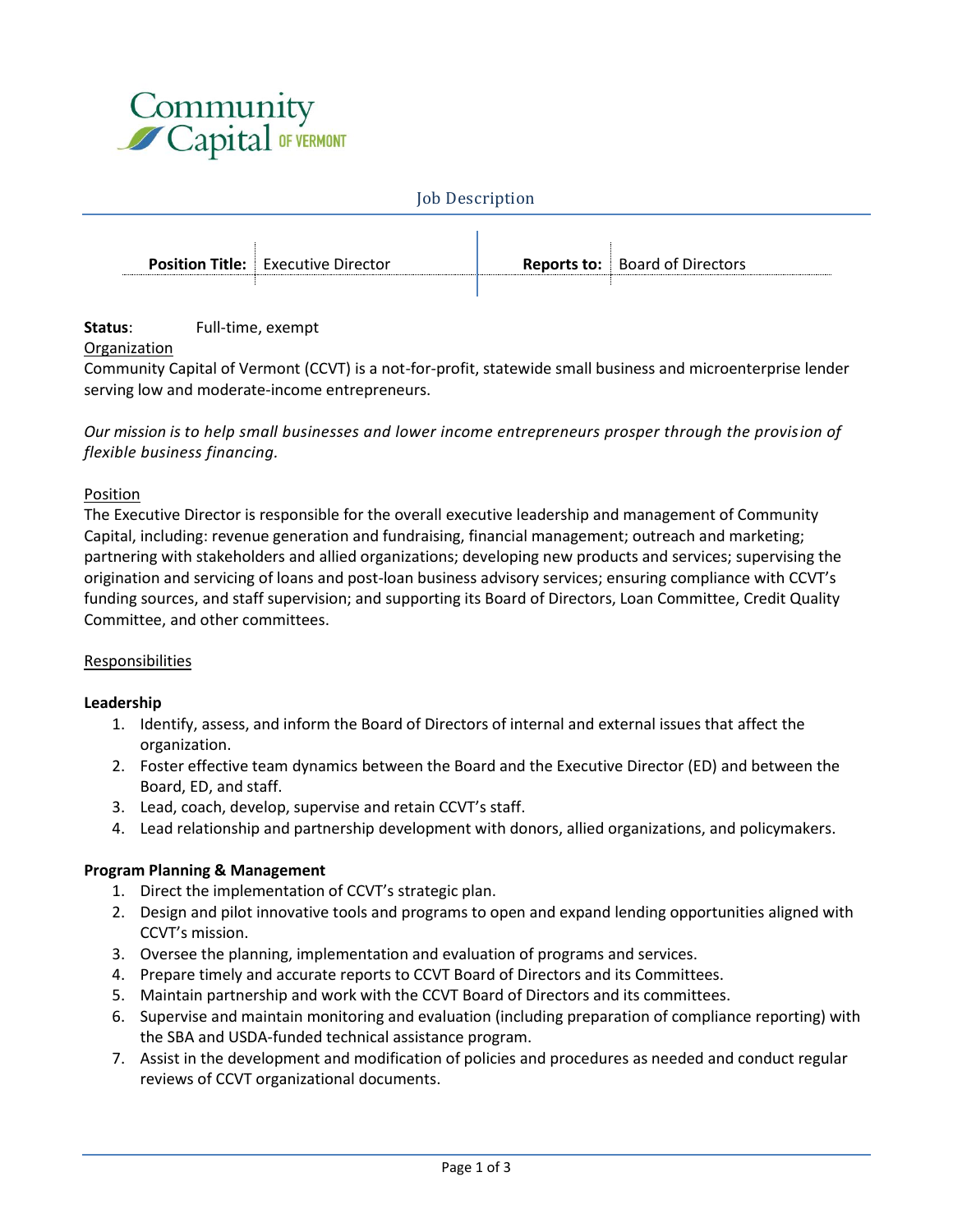8. Work with the Board on its development as a productive, functioning, and representative Board of Directors. Assist in the recruitment and training of new Board members.

### **Revenue Generation & Fundraising**

- 1. Develop and implement a fundraising plan to support CCVT's operations, seeking donations from businesses and individuals.
- 2. Identify grant opportunities and prepare applications to public and private funders to support ongoing costs of programs and operations.
- 3. Identify grant opportunities and prepare applications to appropriate funders including the SBA, CDFI and other private foundations and state and federal agencies to raise loan capital as needed.
- 4. Identify and mobilize sources of low or no interest loans that may be re-loaned including funds available from USDA Rural Development and Vermont Community Foundation.
- 5. Advocate for funding and policy initiatives related to CCVT at the State and Federal level.

# **Financial Management**

- 1. Provide overall financial management of CCVT in accordance with applicable laws and regulations.
- 2. Manage annual audit including preparation of RFP as needed, recommendation to board for selection of CPA firm, provision of necessary financial data to auditors, and preparation of response to management letter, if any.
- 3. Insure compliance with all grants. Oversee preparation of financial and programmatic reports to funders and other agencies as required.
- 4. Work with staff and Board to prepare an annual budget and amendments as needed.
- 5. Ensure that sound bookkeeping and accounting best practices are followed.
- 6. Provide the treasurer and board with regular financial reports.

### **Lending**

- 1. Exercise loan decision-making authority granted in CCVT's Loan Policies.
- 2. Oversee recruitment, orientation and ongoing support for the Loan Committees.
- 3. Oversee loan portfolio including management of loan pipeline, risk management, and loan workouts. Provide reports and support for the Board's Credit Quality Committee.
- 4. Take appropriate collection actions on loans outstanding to CCVT.
- 5. Coordinate pre- and post-loan technical assistance program.

### **Human Resource Planning & Management**

- 1. Supervise CCVT staff; complete annual performance appraisals.
- 2. Hold regular staff meetings.
- 3. Determine staff requirements and make recommendations to the Board for inclusion in the operating budget.
- 4. Recruit, interview and select staff that have the right skills and personal abilities to further CCVT's mission.
- 5. Coach and mentor staff to be responsible and accountable team members.

### **External Relations**

1. Coordinate and implement the marketing of CCVT.

*Community Capital of Vermont is an Equal Opportunity Employer*